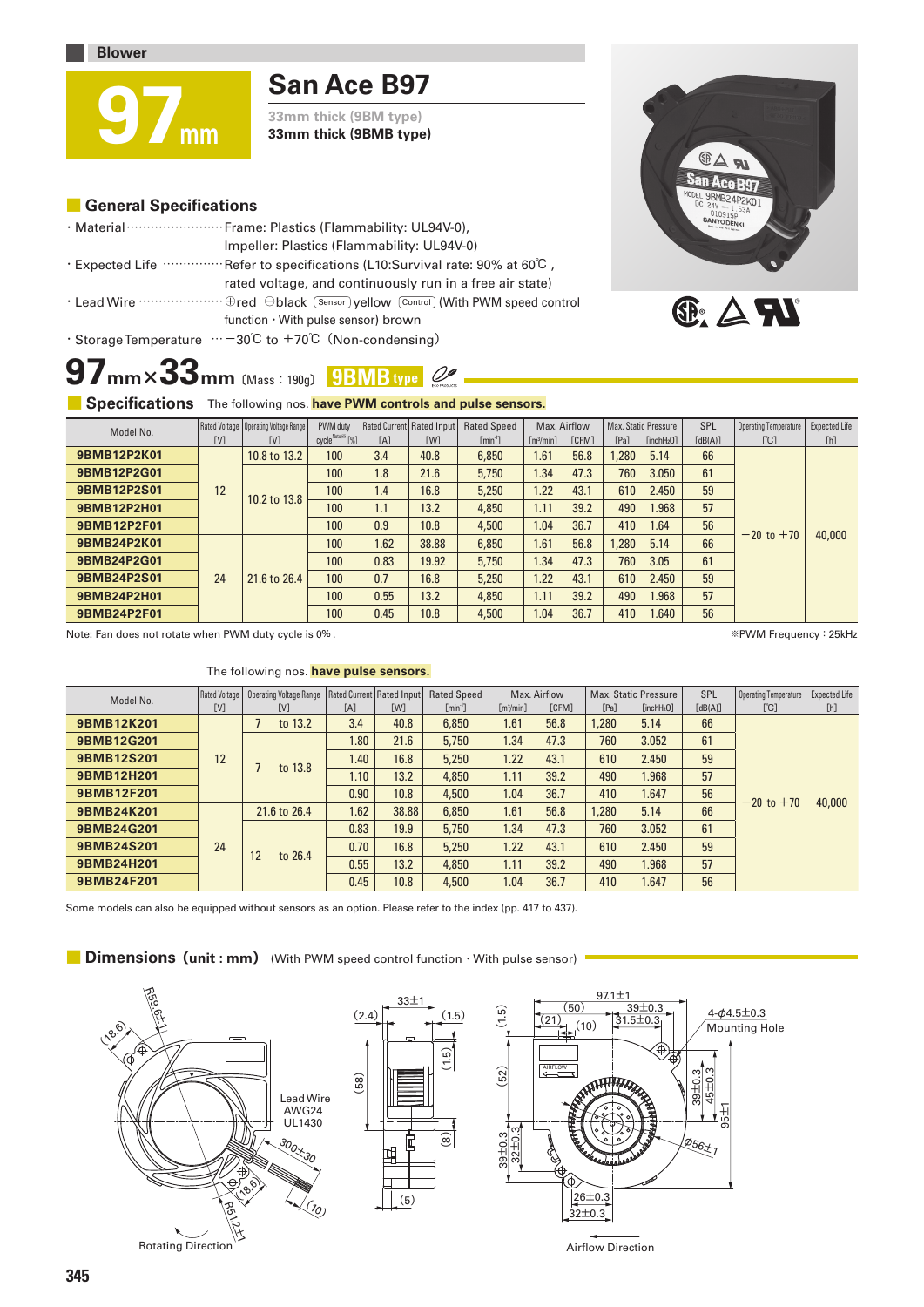

**9BMB12P2H01**

 $\rightarrow$  Airflow

### **■ Airflow - Static Pressure Characteristics**

 $\rightarrow$  Airflow

**PWM Duty Cycle CONSUMER 2008 THE CONSUMPTER OPERATION Operating Voltage Range** 

**DC** Blower 97mm **Blower 97mm**

### **■ PWM Duty - Speed Characteristics Example**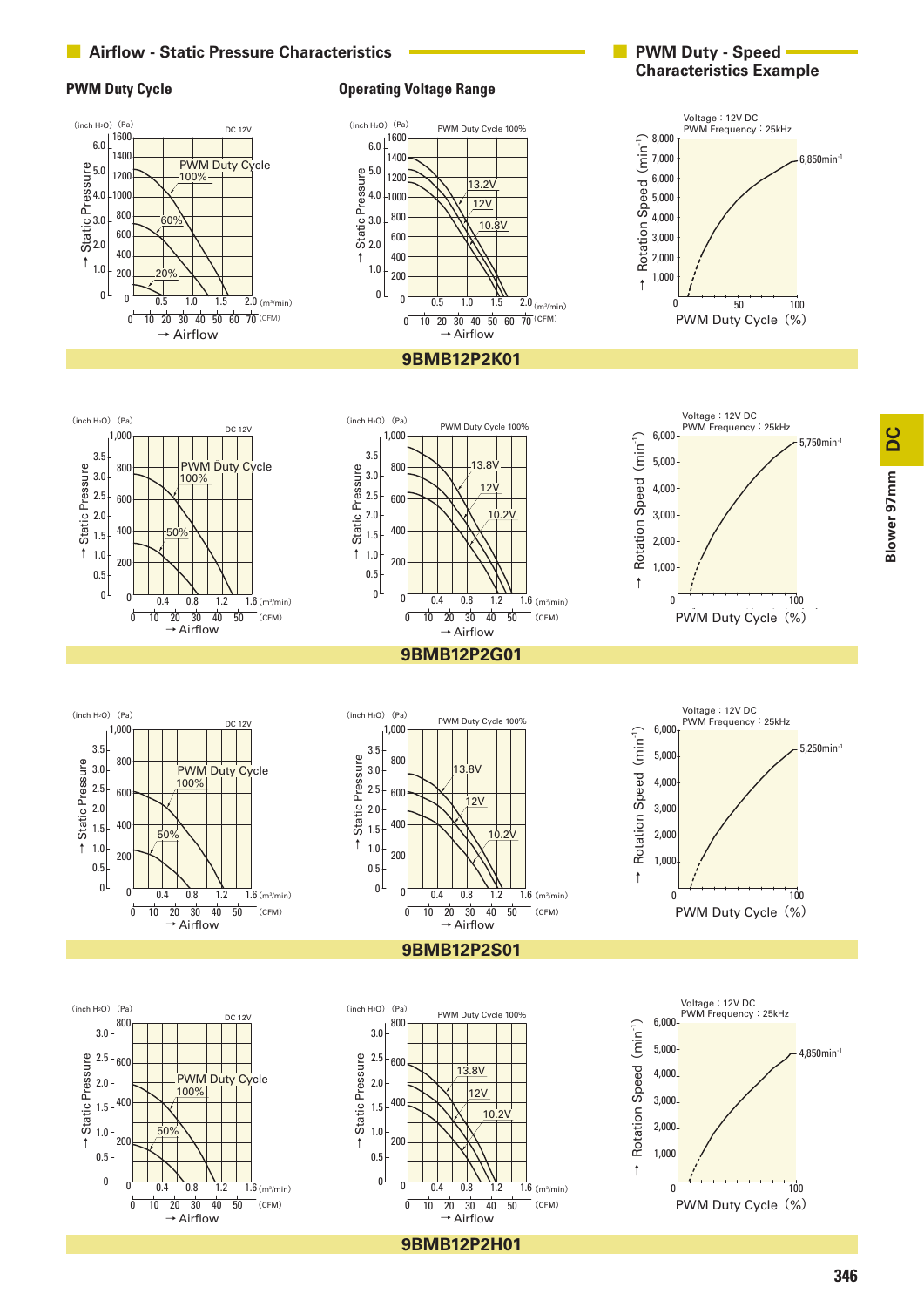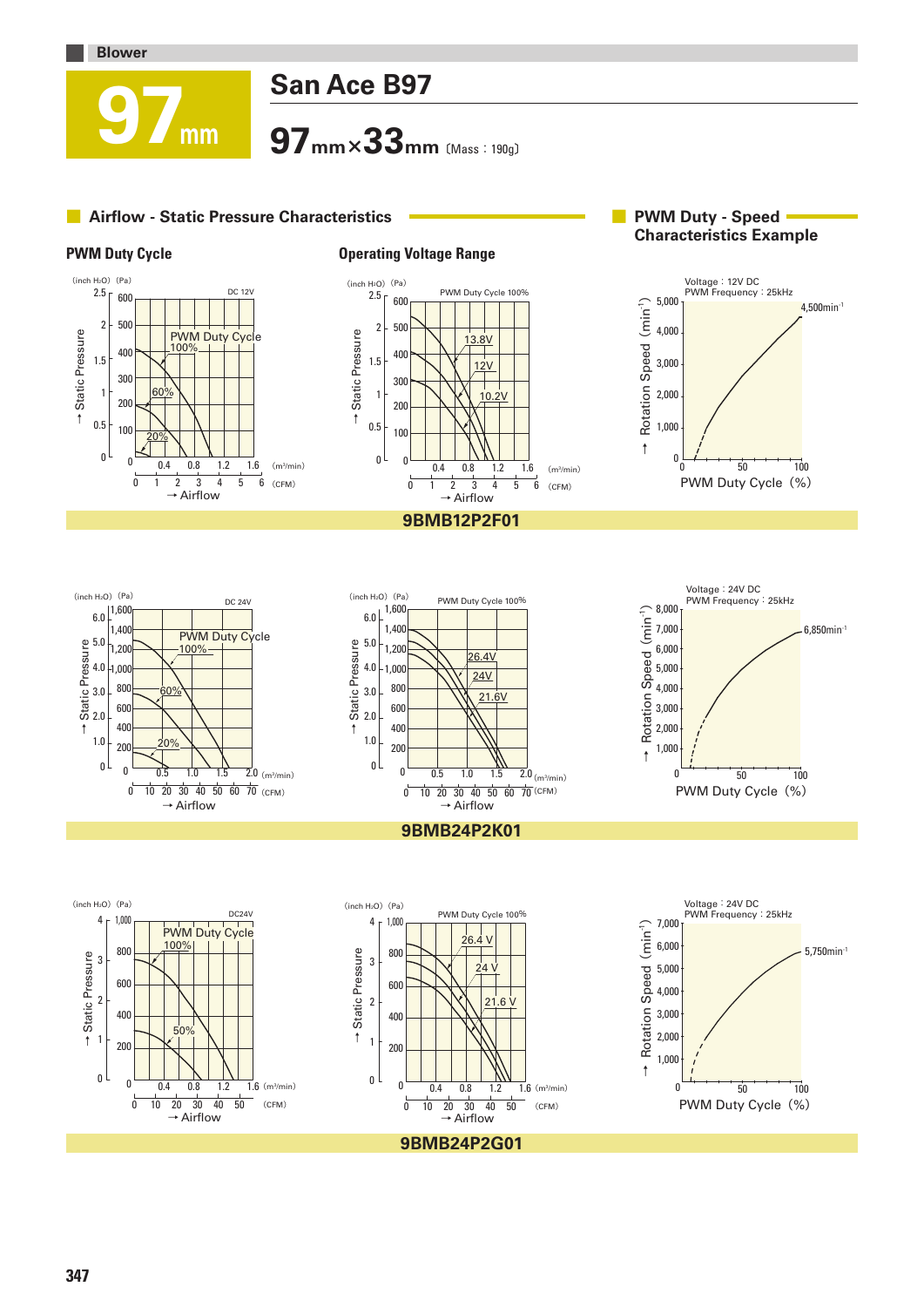



20 10  $0.4$ 0.8

30 40 50  $1.2$ 

21.6V

PWM Duty Cycle 100%

 $24\lambda$  $26.4V$ 

 $\rightarrow$  Airflow

 $1.6$  (m<sup>3</sup>/min)

 $-$  (CFM)



**■ Airflow - Static Pressure Characteristics**

### **PWM Duty Cycle CONSUMER 2008 THE CONSUMPTER OPERATION OPERATION CONSUMPTER PUMP OPERATION**

 $0^{\lfloor}$  0  $\overline{0}$ 

0.5

3.5 800

200

600

1,000

### **■ PWM Duty - Speed Characteristics Example**